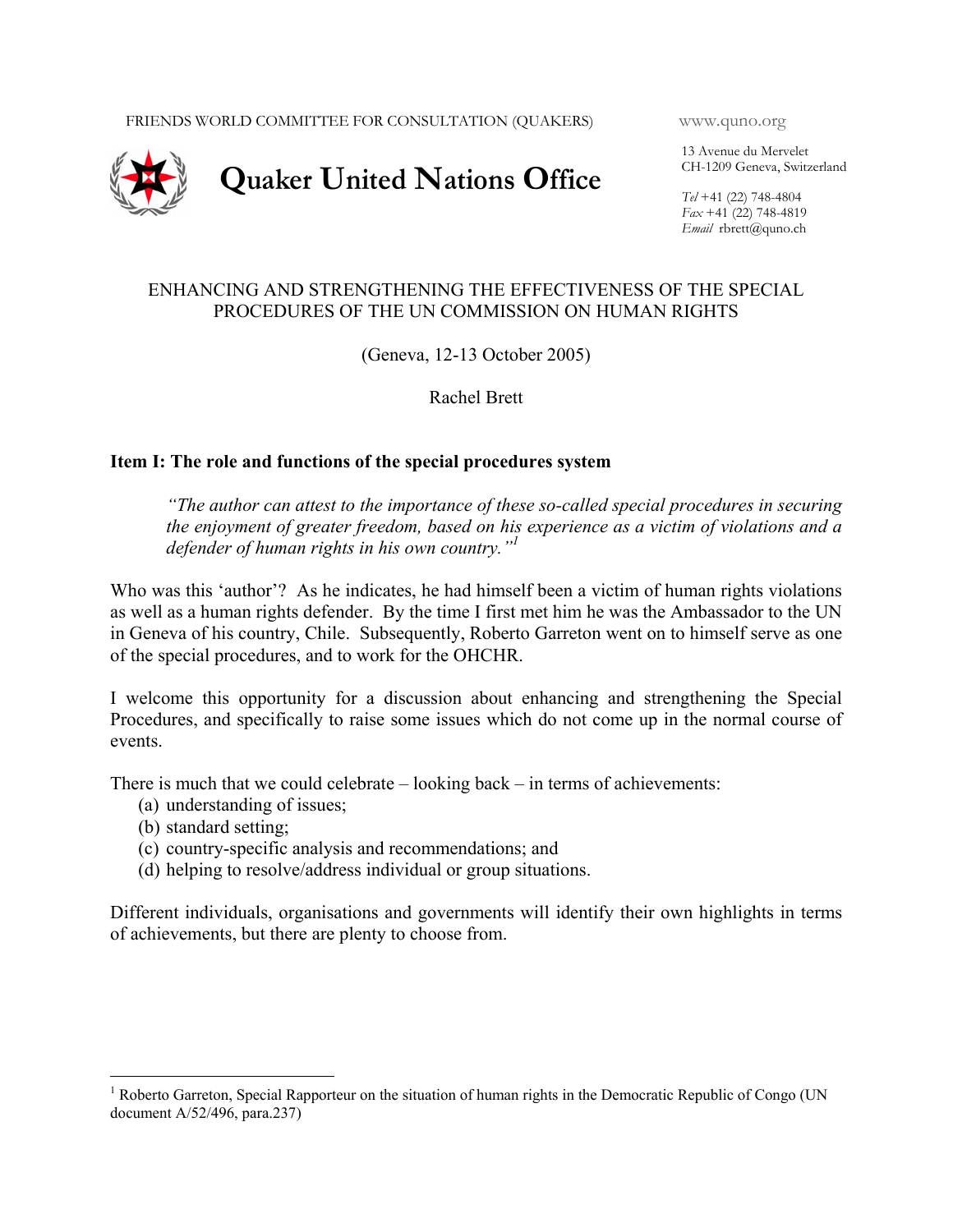### *What 'system'?*

**But**, there are a lot of ways the system could be improved. For a start it is not yet a **system.** We are at a very important point when we are moving from a collection of individual mandates, each created *sui generis* and *ad hoc.* The challenge is how to create a system without losing the benefits of the current flexibility and individuality.

### **Some key Issues**

In this short presentation, I plan to touch on only three key issues: the questions of expertise, of reports, and of consideration of reports.

### *Car owner or garage?*

**Expertise:** when you want your car checked, you may go to another car owner, but more usually you go to a garage because it has expertise in cars and what goes wrong with them. It is the same with the special procedures – the essence of their value is in the independent human rights expertise of the mandate holders. When we were only looking for a small number every few years, the current informal system was workable. Now that the numbers and spread of issues is much greater, clearly we need to be able to find many more people with expertise – and it goes without saying, from different countries/regions, legal traditions, etc and women as well as men. We need to broaden the pool of candidates/mandate-holders. The broader the range of people who become mandate-holders, the more important does the process for providing them with a proper introduction to the special procedures system – what it is and how it operates – since these are not self-evident even to many who work around the UN! This is also part of the process of developing the special procedures as a system and should be an ongoing task for the special procedures themselves in conjunction with the OHCHR – for example to update the Manual for special procedures mandate holders. At the same time, the special procedures and the OHCHR should consider ways of addressing the problem of well-qualified experts being precluded from serving as mandate holders because of financial constraints.

### *Gloss or Glossary?*

**Reports:** In relation to reports bureaucracy has overtaken functionality. This is an opportunity to re-think the purpose of reports and, therefore, the kind of reports that should be made and to whom.

The idea of asking for a report on a year's activity with analysis of issues, cases, situations and country visits in the current minimalist format once a year is frankly ludicrous. For a start, any Government that has received a visit from one of the Special Procedures should be asking for a full, timely, in-depth analysis of the findings, with specific recommendations, etc.

As the Government of Mozambique pointed out at this year's Commission on Human Rights, "This report [of the Special Rapporteur on the Right to Health] constitutes a reference document for the international community at large and the Commission on Human Rights in particular,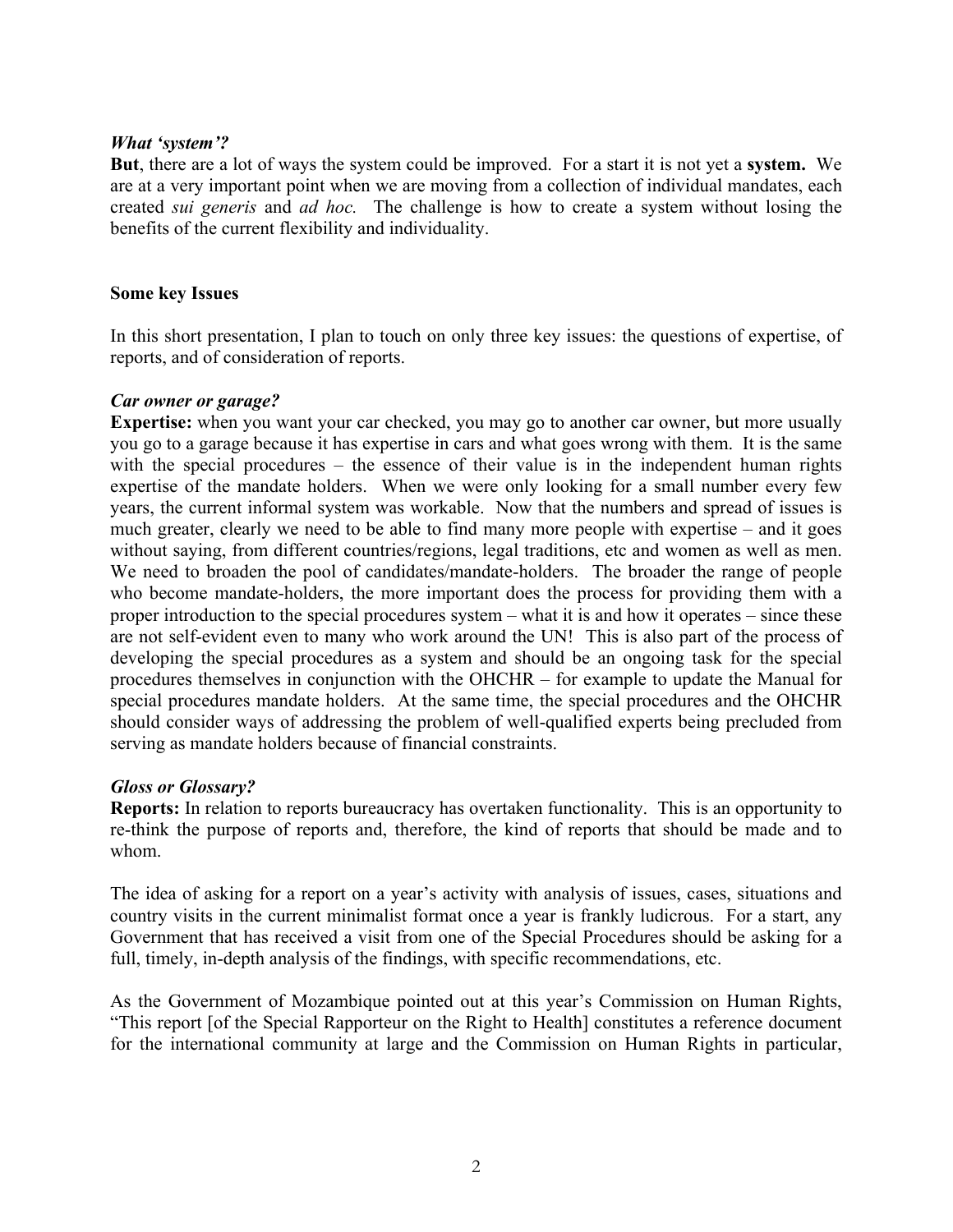about the challenges that the Government of Mozambique is faced with in its quest to provide the full enjoyment of human rights for its people. $^{32}$ 

It may be possible to produce such a report in 20 pages in relation to some issues in some countries but it is unlikely to be adequate for others. Brevity is a virtue but not at the expense of substance and quality.

Recognising the reality of the paper overload, reports for the Human Rights Council could still be limited in length – those referring to country visits could in effect be an executive summary of the key findings and recommendations.

At the same time, the special procedures should produce a report of any country visit for the Government concerned and the OHCHR that is of the length necessary, at least in the UN language of that country (thus only requiring translation into one language, when the language of the mandate-holder was not that of the country concerned), and which would be made available to the Government and to the OHCHR as soon as completed, and would also then be posted on the OHCHR website, and would thus be available for the Council.

# *Create and ignore*

<u>.</u>

**Presentation/Discussion:** The current system is both an absurdity and an insult. Very busy, expert, professionals give time *pro bono*, are asked to write reports which few people actually read, and are required to travel to Geneva and/or New York to make a presentation of a few minutes on their year's work, issues of concern, etc etc, followed by a short discussion or longer speeches by a few governments – or with no such discussion because there is "no time", or the agenda item is being taken at a different time. It is time we moved from the 'create and ignore' approach to something more serious.

The minimum requirements – building on the current "inter-active dialogue" - are that each mandate has:

(1) a **fixed time** at which they and others can be assured that they will present their report and have a discussion on it;

(2) a **reasonable amount of time for their presentation** – say 15 minutes;

(3) a time for a **proper discussion** between the mandate holder and government representatives, and representatives of independent national human rights institutions – say a minimum of 45 minutes. (This is for the thematic reports, not the country visits.)

This could take place at the time of the annual meeting of the Special Procedures, when all the mandate holders would in any case be in Geneva, and although it would add some time on to their stay, it would, therefore, not require additional journeys to Geneva with the added time and expense that this would entail. (See in this regard the Romanian proposal for a Special Segment for the Special Procedures).

In addition, there should be the possibility of having **groups or panels** of special procedures to address and discuss issues of broader/common concern. Linked with this, should be the ability of

 $2^2$  Report of the Special Rapporteur on his Mission to Mozambique contained in UN document E/CN.4/2005/51/Add.2